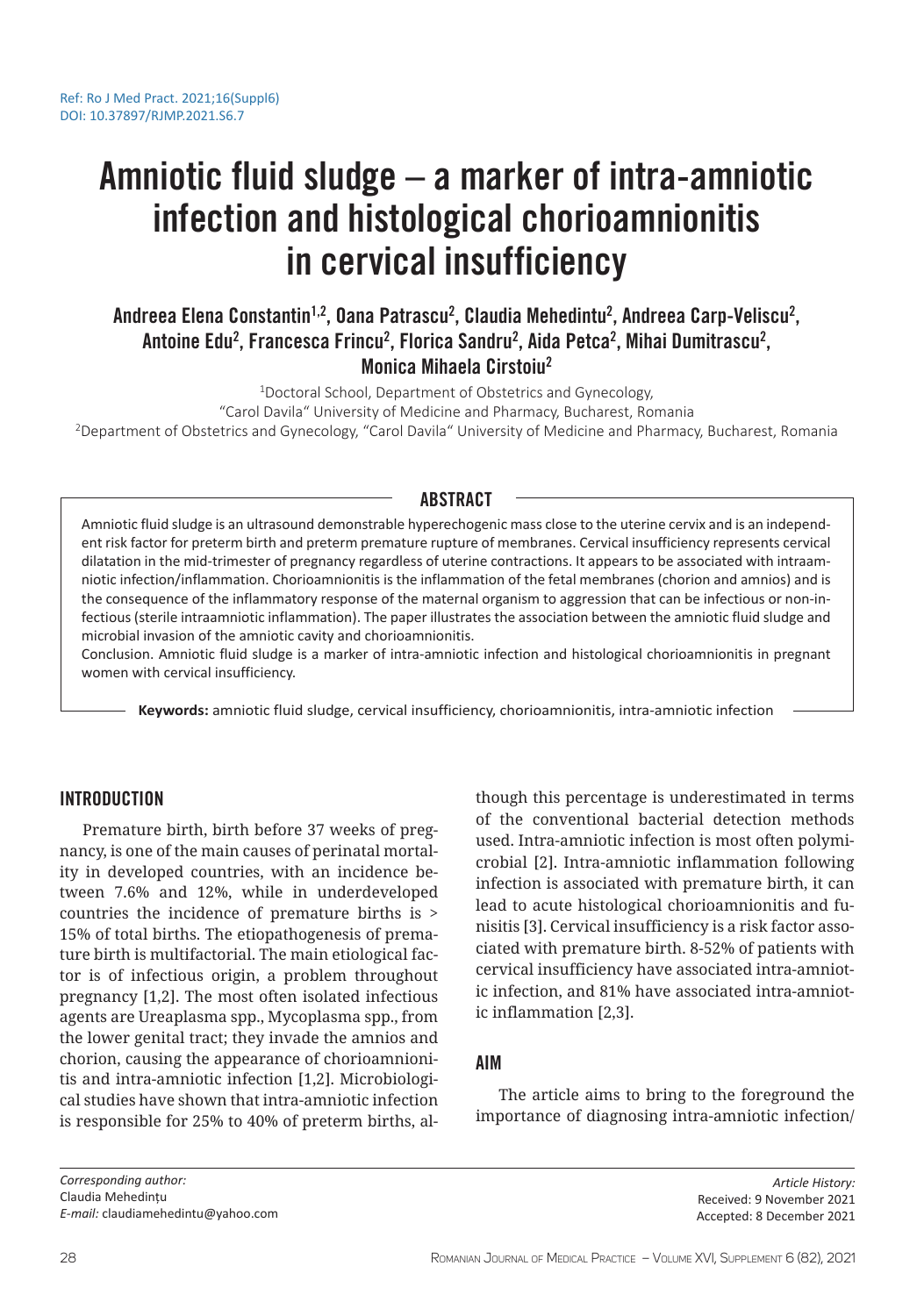inflammation in second trimester pregnancies in order to improve the maternal-fetal prognosis.

# CASE PRESENTATION

A 27-year old woman, gravida 2, primipara was referred for a routine pregnancy survey at 24 1/7 gestational weeks. The patient had a previous history of spontaneous abortion at 19 weeks of gestation one year ago (preterm premature rupture of membranes). Clinical exam revealed: shortened cervix, 2 cm dilated with bulging membranes. Transvaginal ultrasound confirmed cervical length 3,4 cm, chorioamnionitis membranes bulging to the external cervical os, amniotic fluid sludge is present. (figure 1A) The scan for fetal morphology was normal.

The patient was admitted for suspected preterm labor. Upon admission, she was in good general condition: afebrile, heart rate 83 bpm, and blood pressure 125/69 mmHg. She denied leakage of fluid, bleeding, or contractions (also confirmed by tocodynamometry). The local exam proved the same. The following labs were ordered at admission and during the hospital stay: complete blood count, coagulation panel, C-reactive protein. All the microbiological exams were negative during the hospital stay (genital cultures for Mycoplasma hominis and genitalium, Ureaplasma Urealyticum and Parvum using a multiplex-tandem polymerase chain reaction (MT-PCR) for the amplification of targeted DNA and RNA). The patient received triple antibiotic therapy (Ceftriaxone 1g iv every 12h, Clarithromycin 500 mg oral every 12h, Metronidazole 500mg iv every 12h) for 11 days, antenatal corticosteroids (Dexamethasone 6mg/12h for 48h). In the following days (on the fifth day of treatment and 12th day of hospitalization), the external cervical os was closed, the membranes didn't bulge, and the inflammatory tests were normal (figure 1B).

The patient remained hospitalized for monitoring. At 26 6/7 gestational weeks, progressive effacement, dilatation of the cervix, and spontaneous rupture of membranes happened in the absence of uterine contractions either clinically or on NST, and increased C-reactive protein. After 12 hours, spontaneous labor started. The patient delivered a male infant, weighing 1,000 g, with Apgar 5,7 (at 1 and 5 min). The maternal postpartum evolution was normal, as she was discharged four days postpartum. The immediate neonatal course was complicated with severe sepsis. He was intubated and received antibiotic therapy. The neonate course was unfavorable and hospitalization lasted for more than nine weeks. Histopathological examination of the placenta revealed severe acute necrotizing chorioamnionitis stage III, grade II (figure2).

#### **DISCUSSION**

According to the literature, an important percentage of patients with intraamniotic inflammation will remain undiagnosed from a microbiological point of view [1]. In this patient's case, standard cultivation methods and molecular biology tests (MT-PCR detection) did not reveal any infectious agent.

Considering that the most common way of microbial invasion is the ascending one, we can classify the case in the category of those with sterile intra-amniotic inflammation [3]. Oh et al. reported a percentage of 81% of patients with cervical insufficiency associated with intra-amniotic inflammation, revealed by amniocentesis, thus emphasizing the importance of performing this investigation [4]. Amniocentesis can reveal the presence of an infectious agent in the amniotic fluid or inflammatory mediators. The importance of this maneuver resides from the unfavorable prognosis of inflamma-

FIGURE 1. Transvaginal ultrasound: (A) at 24 1/7 gestational age cervix length 34mm, open on its entire length, with protrusion of the amniotic sac into the vagina, antero-posterior diameter 25 mm, sludge. (B) at at 25 5/7 gestational age scan reveals closed cervix 21mm, presence of sludge in the same amount at the level of the internal cervical orifice



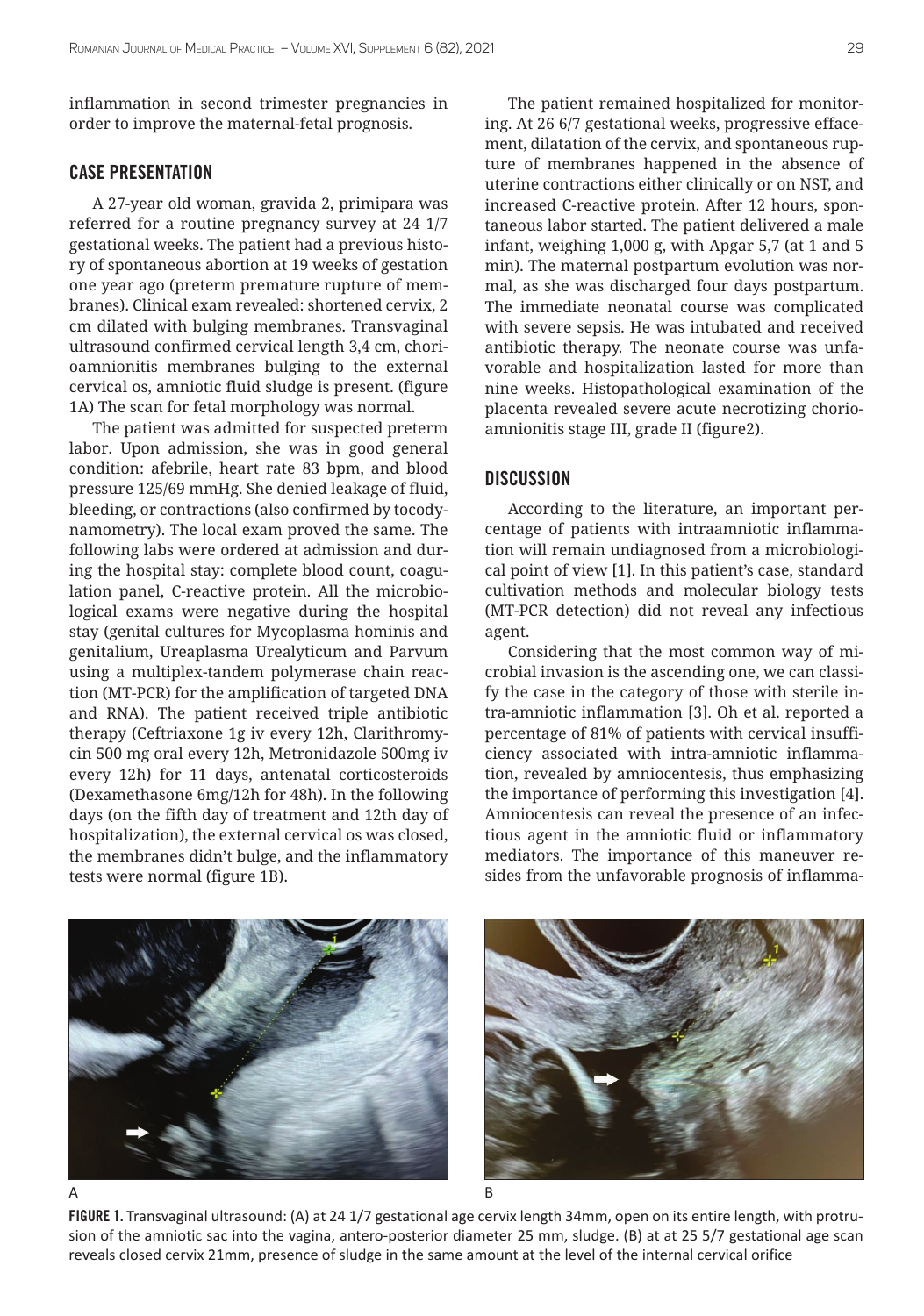

FIGURE 2. Histopathological examination of the placenta reveals mature, vascularized, slightly hyperplasic chorionic villi, fibrinoid deposition and rare dystrophic microcalcifications; amniotic membranes with abundant acute inflammatory infiltrate with extensive necrobiosis; edematous diagnosis of severe acute necrotizing chorioamnionitis stage III, grade II

tion/infection – in 50% of cases the birth took place in less than seven days. The same authors reported that 95% of patients with intra-amniotic inflammation and negative cultures gave birth prematurely and associated a perinatal mortality rate of 63% [4]. A diagnostic protocol is needed to perform amniocentesis to determine the microbial status of the amniotic cavity when an ultrasound scan reveals shortened cervix and sludge in asymptomatic patients [5]. At the same time, the investigation is useful in the case of patients who are candidates for cervical cerclage.

According to studies, there is a strong association between the presence of sludge and the microbial invasion of the amniotic cavity with premature birth and histological chorioamnionitis [6]. Prolonged exposure to the infectious agent is associated with an intense inflammatory response and probably the combination between proinflammatory cells and microorganism leads to sludge formation. In many of the cases with intra-amniotic infection – sludge association, the presence of biofilms was also detected. Thus organized, the microorganisms acquire resistance to antimicrobial agents and to host's defense reactions [6]. The lack of sludge visualization at a second time does not necessarily correlate with its disappearance, because there are situations in which the result may be false-negative. The presented case associated the presence of sludge with cervical insufficiency and histological chorioamnionitis. This association has been also reported in several recent scientific papers [7,8,9].

A particularity of the case is represented by spontaneous abortion in the patient's pathological antecedents. According to literature, patients with a history of miscarriage or premature birth are at increased risk of chronic endometritis [8,9].

As regards the treatment in patients with intra-amniotic infection and/or intra-amniotic inflammation associated with cervical insufficiency, this is considered largely ineffective, most often the birth being imminent [4]. In the case of the presented patient, the clinical diagnosis corroborated with the ultrasound examination (the presence of sludge) suggested, from the very beginning, a reserved prognosis regarding the prolongation of the gestation period. It was decided to combine three antibiotics (Ceftriaxone, Clarithromycin, Metronidazole) which led to the prolongation of the gestation period from 24 to 27 weeks. Yeo et al. described in their study similar cases that associate cervical insufficiency with intra-amniotic infection/inflammation, which were treated with the same treatment scheme [7]. In our situation, it is not possible to discuss with certainty the absence of intra-amniotic infection because the amniotic fluid was not analyzed either before or after the initiation of treatment. The following aspects were considered when choosing the therapeutic scheme: Ureaplasma spp. is the most common microorganism detected in amniotic fluid and placenta, in women with chorioamnionitis, funisitis, and premature birth and can cause chronic, asymptomatic intrauterine infections and can modulate the host's immune response leading to delaying the initiation of antibiotic treatment, thus increasing the risk of maternal-fetal complications [1]. Moreover, studies have shown that Clarithromycin has to be more effective in eradicating intra-amniotic infections, not only those caused by Ureaplasma spp., by high transplacental bioavailability and by modulating the intensity of the inflammatory intra-amniotic response in patients with premature rupture of membranes and in those with intra-amniotic infection/inflammation [2]. The mechanism by which antibiotics act on intra-amniotic inflammation has not been fully elucidated [7]. Positive results may also occur due to the therapeutic success of antibiotic treatment on microorgan